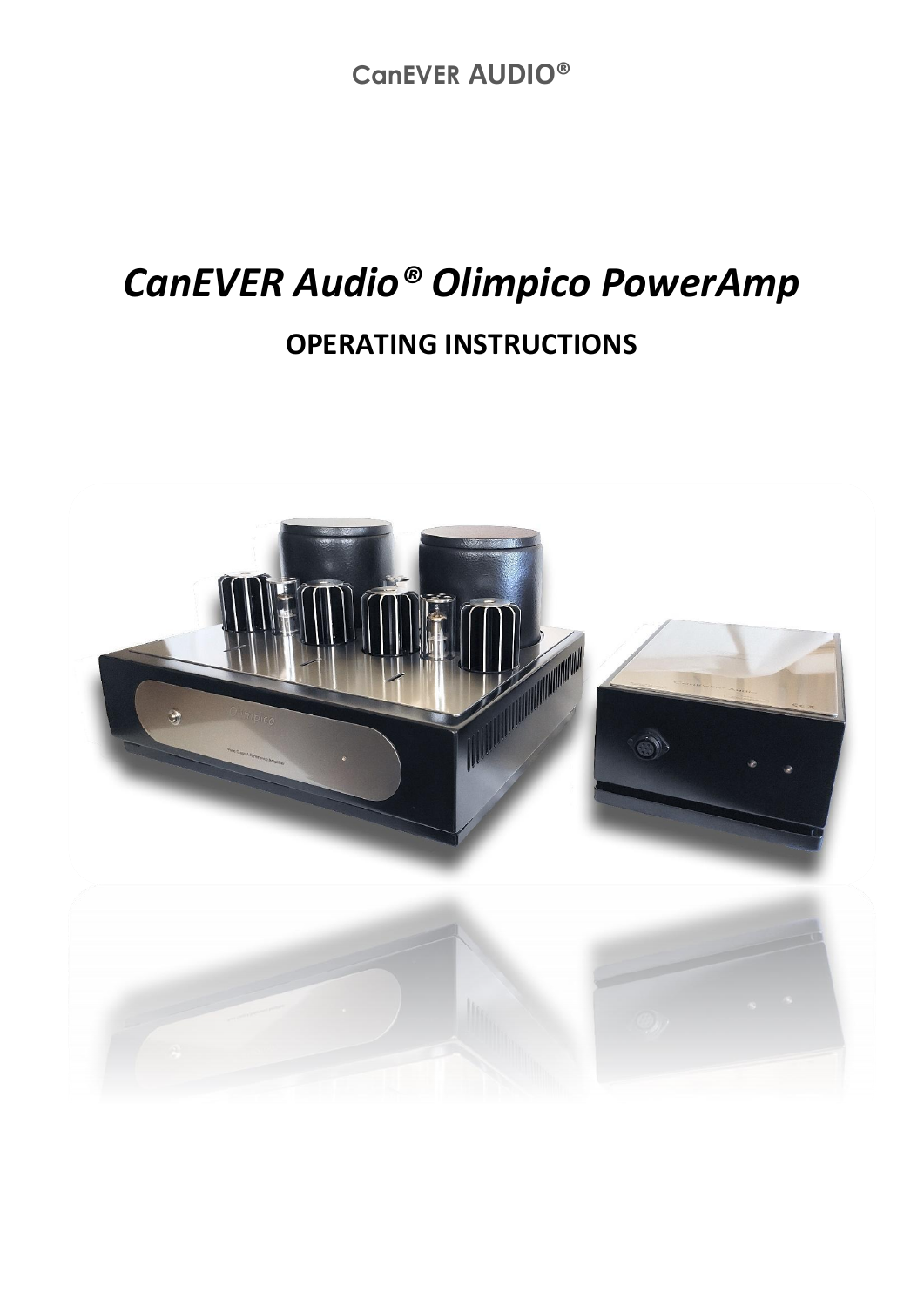Shunt Regulator Tube/6N30P





(+) Speaker Binding Post ( **-)** Speaker Binding Post Connection to Power Supply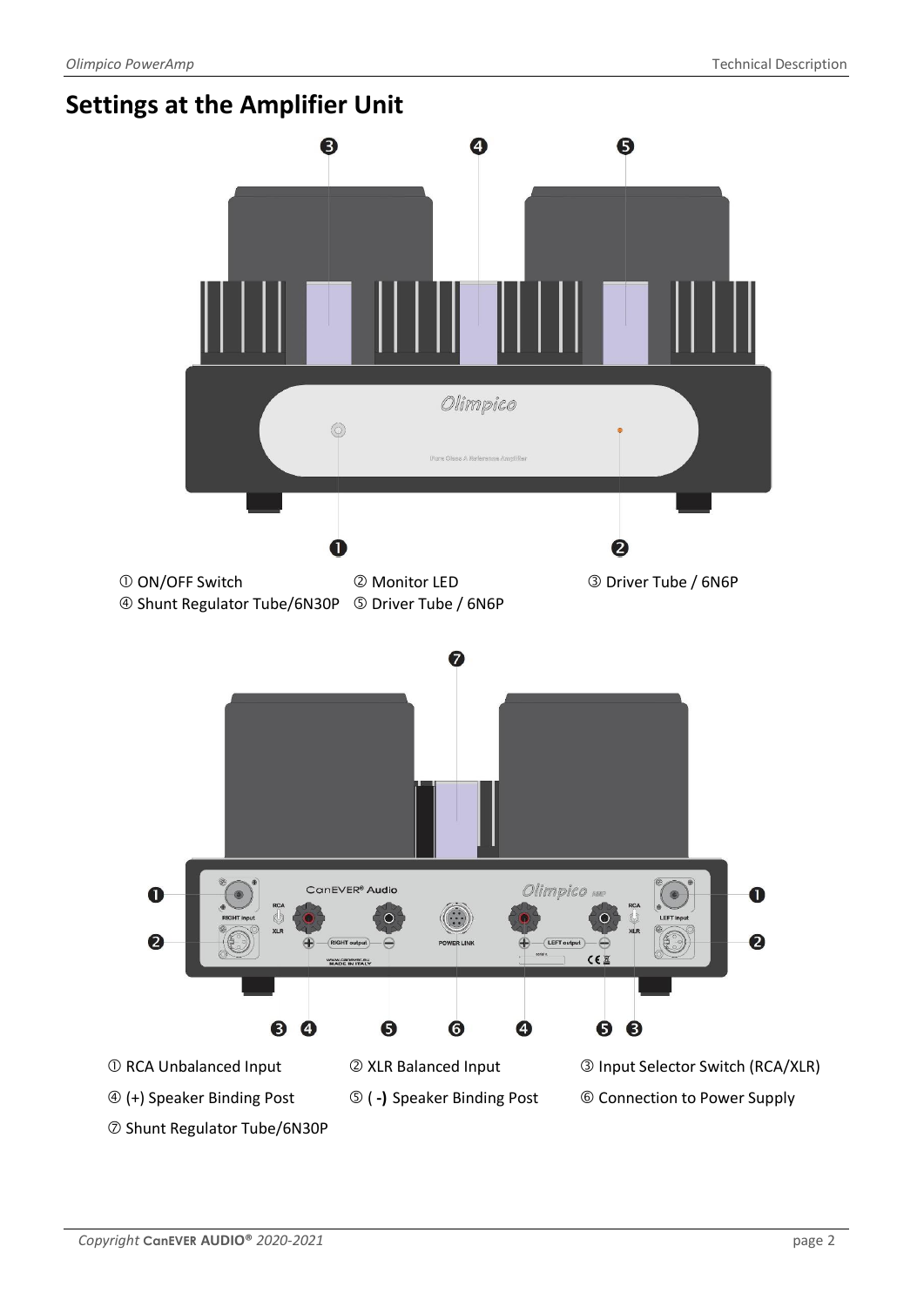## **Settings at the Power Supply Unit**